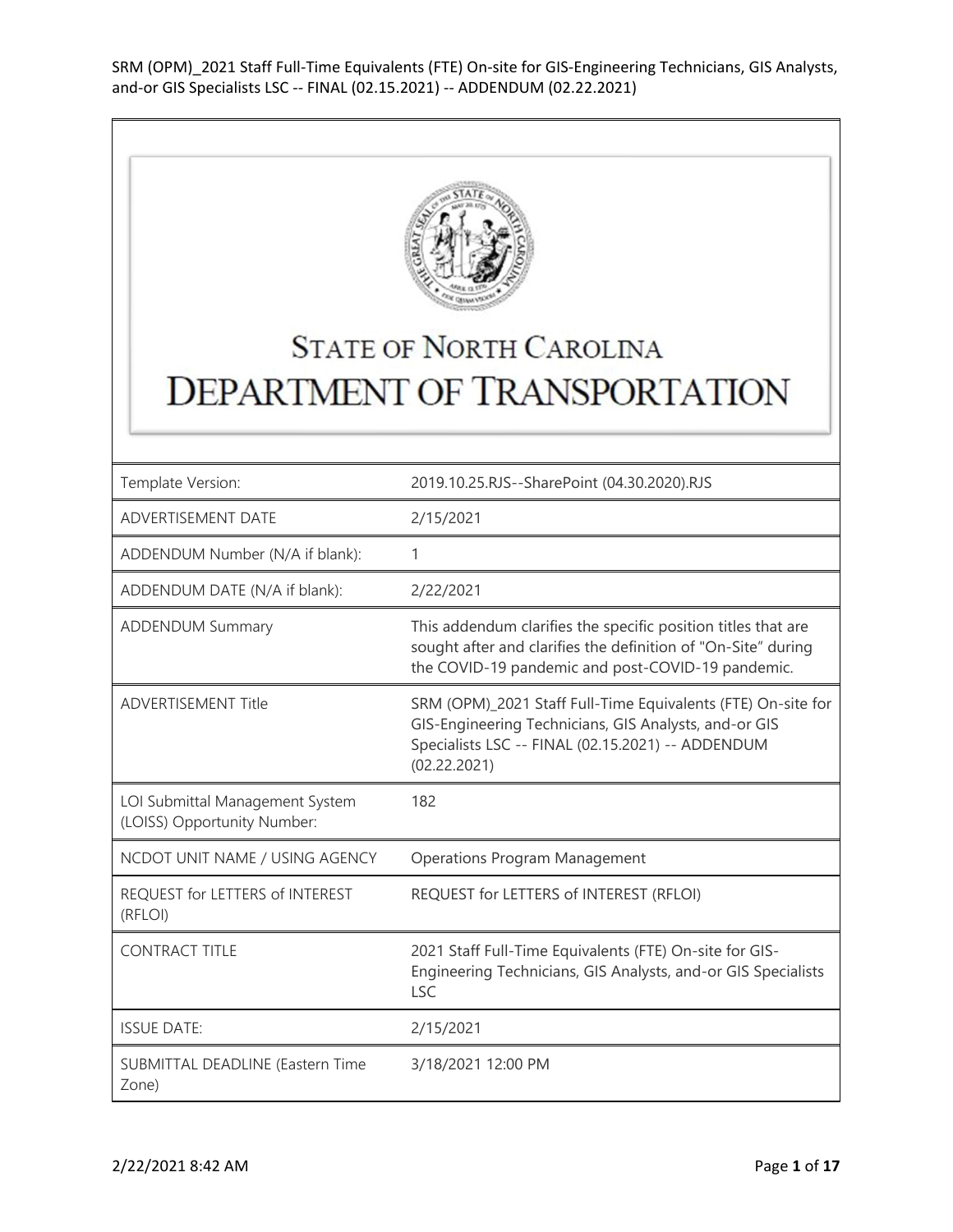| <b>ISSUING AGENCY</b>                                                   | North Carolina Department of Transportation - Technical<br>Services Division - Professional Services Management Unit                                                                                                                                                                                                                                                                                                                                                                                                                                                                                                                                                                                                                      |
|-------------------------------------------------------------------------|-------------------------------------------------------------------------------------------------------------------------------------------------------------------------------------------------------------------------------------------------------------------------------------------------------------------------------------------------------------------------------------------------------------------------------------------------------------------------------------------------------------------------------------------------------------------------------------------------------------------------------------------------------------------------------------------------------------------------------------------|
| LETTER of INTEREST (LOI) Submittal Link<br>(Ctrl + Click to open link): | https://connect.ncdot.gov/site/psmu/Pages/LOI-<br>Submission.aspx?Oppty=182&Title=SRM%20(OPM) 2021%<br>20Staff%20Full-Time%20Equivalents%20(FTE)%20On-<br>site%20for%20GIS-<br>Engineering%20Technicians,%20GIS%20Analysts,%20and-<br>or%20GIS%20Specialists%20LSC                                                                                                                                                                                                                                                                                                                                                                                                                                                                        |
| NEW ONLINE SUBMITTAL PROCESS<br>AND REQUIREMENTS - SEE PAGE & ff.       | 5                                                                                                                                                                                                                                                                                                                                                                                                                                                                                                                                                                                                                                                                                                                                         |
| <b>SYNOPSIS</b>                                                         | SUBCONSULTANTS' USAGE SHALL FOLLOW THE<br>PRESCRIPTIONS AS<br><b>LISTED</b><br><b>THE</b><br><b>SECTION</b><br><b>IN</b><br>'SUBCONSULTANTS<br><b>PERMITTED</b><br><b>UNDER</b><br><b>THIS</b><br><b>CONTRACT?'.</b>                                                                                                                                                                                                                                                                                                                                                                                                                                                                                                                      |
|                                                                         | and/or subconsultant<br><b>The</b><br>firm(s) $(if)$<br>primary<br>Subconsultants are allowed under this RFLOI) shall be<br>pre-qualified to perform the Discipline Codes listed<br>below in the 'DISCIPLINE CODES' section.                                                                                                                                                                                                                                                                                                                                                                                                                                                                                                              |
|                                                                         | Discipline Codes required are shown in the<br>'DISCIPLINE CODES' section.                                                                                                                                                                                                                                                                                                                                                                                                                                                                                                                                                                                                                                                                 |
|                                                                         | DISCIPLINE CODES for each<br>primary and/or<br>subconsultant firm(s) (if Subconsultants are allowed<br>under this RFLOI) SHALL be listed on the respective<br>$RS-2$<br><b>FORMS</b><br>section<br>'SUBMISSION<br>(see<br><b>ORGANIZATION</b><br><b>AND</b><br><b>INFORMATION</b><br><b>REQUIREMENTS').</b>                                                                                                                                                                                                                                                                                                                                                                                                                               |
|                                                                         | Except as provided below any firm wishing to be<br>considered must be properly registered with the Office<br>of the Secretary of State and with the North Carolina<br>Board of Examiners for Engineers and Surveyors. Any<br>firm proposing to use corporate subsidiaries or<br>subcontractors must include a statement that these<br>companies are properly registered with the North<br>Carolina Board of Examiners for Engineers and Surveyors<br>and/or the NC Board for Licensing of Geologists. The<br>Engineers performing the work and in responsible<br>charge of the work must be registered Professional<br>Engineers in the State of North Carolina and must have<br>a good ethical and professional standing. It will be the |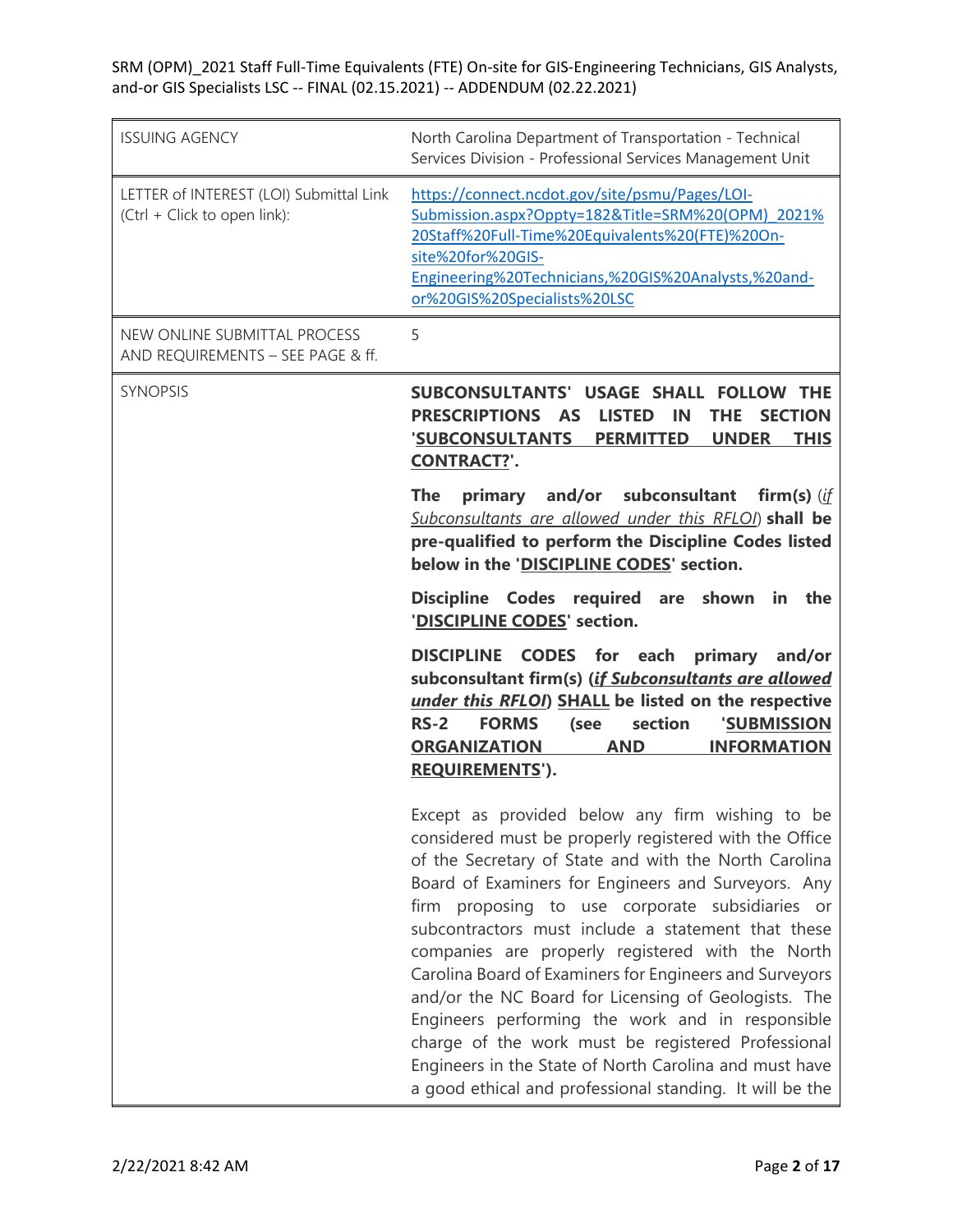|                                                  | responsibility of the selected private firm to verify the<br>registration of any corporate subsidiary or subcontractor<br>prior to submitting a Letter of Interest. Firms which are<br>not providing engineering services need not be<br>registered with the North Carolina Board of Examiners<br>for Engineers and Surveyors. Some of the services being<br>solicited may not require a license. It is the responsibility<br>of each firm to adhere to all laws of the State of North<br>Carolina. |
|--------------------------------------------------|-----------------------------------------------------------------------------------------------------------------------------------------------------------------------------------------------------------------------------------------------------------------------------------------------------------------------------------------------------------------------------------------------------------------------------------------------------------------------------------------------------|
|                                                  | The firm must have the financial ability to undertake the<br>work and assume the liability. The selected firm(s) will<br>be required to furnish proof of Professional Liability<br>insurance coverage in the minimum amount of<br>\$1,000,000.00. The firm(s) must have an adequate<br>accounting system to identify costs chargeable to the<br>project.                                                                                                                                            |
| SUBCONSULTANTS PERMITTED UNDER<br>THIS CONTRACT? | <b>NO</b>                                                                                                                                                                                                                                                                                                                                                                                                                                                                                           |
| <b>COMBINATION OF DISCIPLINE CODES</b>           | ALL DISCIPLINE CODES ARE REQUIRED                                                                                                                                                                                                                                                                                                                                                                                                                                                                   |
| <b>DISCIPLINE CODES</b>                          | 00031 CARTOGRAPHY; 00087 DATA CONVERSION; 00088<br>DATA VALIDATION (QA/QC); 00094 FIELD DATA<br>COLLECTION                                                                                                                                                                                                                                                                                                                                                                                          |
| <b>CONTRACT SCOPE</b>                            | The North Carolina Department of Transportation (NCDOT) is<br>soliciting proposals for the services of a firm/team for the<br>following contract scope of work.                                                                                                                                                                                                                                                                                                                                     |
| <b>SCOPE OF WORK</b>                             | *********************                                                                                                                                                                                                                                                                                                                                                                                                                                                                               |
|                                                  | It is anticipated that:                                                                                                                                                                                                                                                                                                                                                                                                                                                                             |
|                                                  | -FTEs will telework from home during the COVID-19<br>pandemic per the Governor's recommendations.                                                                                                                                                                                                                                                                                                                                                                                                   |
|                                                  | -FTEs will work in the NCDOT office post-COVID-19<br>pandemic once it has been determined safe to do so.                                                                                                                                                                                                                                                                                                                                                                                            |
|                                                  | *********************                                                                                                                                                                                                                                                                                                                                                                                                                                                                               |
|                                                  | The Department is seeking one or more firms to provide any<br>combination or number of (currently up to TEN (10) total, but                                                                                                                                                                                                                                                                                                                                                                         |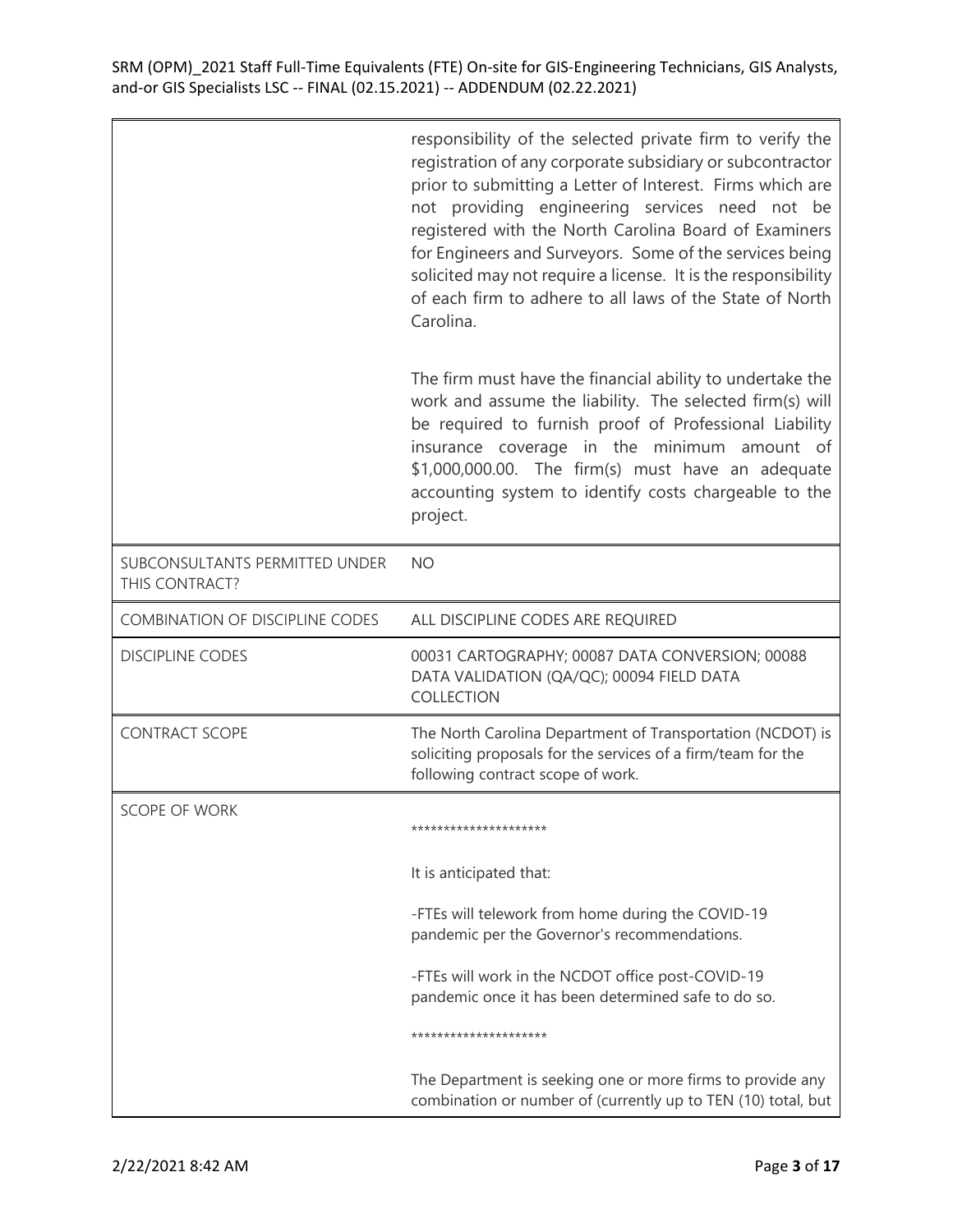| could increase) GIS-Engineering Technicians, GIS Analysts,      |
|-----------------------------------------------------------------|
| and/or GIS Specialists to support the following: editing of GIS |
| data; development and printing of map products;                 |
| development and publication of web maps; attribution of the     |
| NCDOT linear reference system with roadway characteristics      |
| data; field data collection; and validation and research of     |
| roadway characteristics data.                                   |

These resources will be responsible for the collection, analysis, and mapping of spatial data related to the maintenance and management of roads and highways data using of ESRI Roads and Highways desktop and server-based Event Editor to create, update and maintain various roadway datasets.

-Mapping Product Development - Create and present various mapping products in both electronic and hardcopy format via both ESRI's ArcGIS Desktop and ArcGIS Online.

-Linear Referencing System Attribution - Attribution of roadway characteristics data using ESRI's Roads and Highways tools in conjunction with highway construction plans, aerial imagery, CADD drawings, and other sources.

-Data Analysis and Reporting - Ability to query, filter, manipulate, conduct historical research, and report on various data sets using Microsoft Office and ESRI tools.

-Field Data Collection - Develop asset collection databases, configure mobile data collection applications, provide technical support, conduct field data collection.

FTE Skills/Criteria: -Experience in transportation GIS -Experience in production mapping -Experience publishing and mapping spatial data in ArcGIS Online -Experience preparing mobile asset collections and using ESRI Collector -Experience using python to automate workflows -Experience editing in a multi-user environment using ArcGIS -Knowledge and experience maintaining roadway data in a linear referencing system -Experience using ESRI's Roads and Highways -Preferable experience with ESRI's ArcGIS Workflow Manager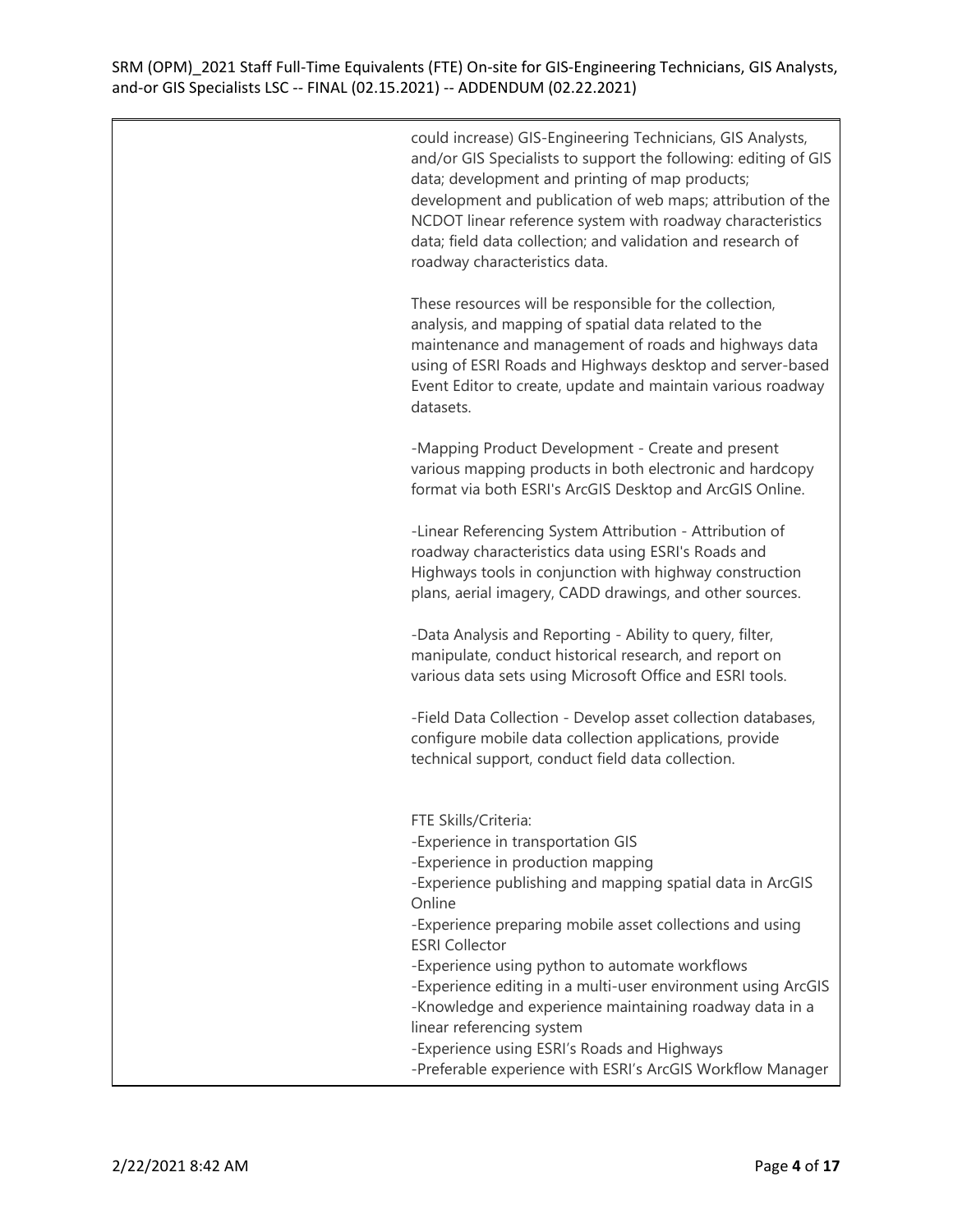|                                | -Preferable experience with data validation and reviewer<br>checks with ESRI's Data Reviewer<br>-Strong knowledge and understanding of GIS principals,<br>theories, and practices<br>-Experience reading highway construction plans and CADD<br>drawings                                                                            |
|--------------------------------|-------------------------------------------------------------------------------------------------------------------------------------------------------------------------------------------------------------------------------------------------------------------------------------------------------------------------------------|
| PROPOSED CONTRACT TERM         | ONE (1) YEAR                                                                                                                                                                                                                                                                                                                        |
| PROPOSED CONTRACT EXTENSIONS   | FOUR (4) @ 1-YEAR each                                                                                                                                                                                                                                                                                                              |
| PROPOSED CONTRACT PAYMENT TYPE | <b>COST-PLUS Task Orders</b>                                                                                                                                                                                                                                                                                                        |
| NUMBER OF PAGES (#)            | 15                                                                                                                                                                                                                                                                                                                                  |
| NUMBER OF PAGES (words)        | <b>FIFTEEN</b>                                                                                                                                                                                                                                                                                                                      |
| SUBMITTAL REQUIREMENTS         | limited<br>All<br>LOIS<br>to those<br>pages prescribed<br>are<br>in the above<br>sections 'NUMBER<br><b>OF</b><br><b>PAGES</b><br>(#)' and 'NUMBER OF PAGES (words)' -- inclusive of<br>the cover sheet, and shall be typed on 8-1/2" x 11"<br>sheets, single-spaced, one-sided (RS-2 forms are not<br>included in the page count). |
|                                | LOIs containing more than those pages prescribed in the<br>sections 'NUMBER<br><b>OF</b><br>above<br><b>PAGES</b><br>(#)' and 'NUMBER OF PAGES (words)' pages will not<br>be considered.                                                                                                                                            |
|                                | DISCIPLINE CODES for each<br>primary and/or<br>subconsultant firm(s) (if Subconsultants are allowed<br>under this RFLOI) SHALL be listed on the respective<br>$RS-2$<br><b>FORMS</b><br>section<br>'SUBMISSION<br>(see<br><b>ORGANIZATION</b><br><b>AND</b><br><b>INFORMATION</b><br><b>REQUIREMENTS').</b>                         |
|                                | ONLY ELECTRONIC LOIS WILL BE ACCEPTED.                                                                                                                                                                                                                                                                                              |
|                                | LOIs should be submitted in .pdf format using software<br>such as Adobe, CutePDF PDF Writer, Docudesk deskPDF,<br>etc.                                                                                                                                                                                                              |
|                                |                                                                                                                                                                                                                                                                                                                                     |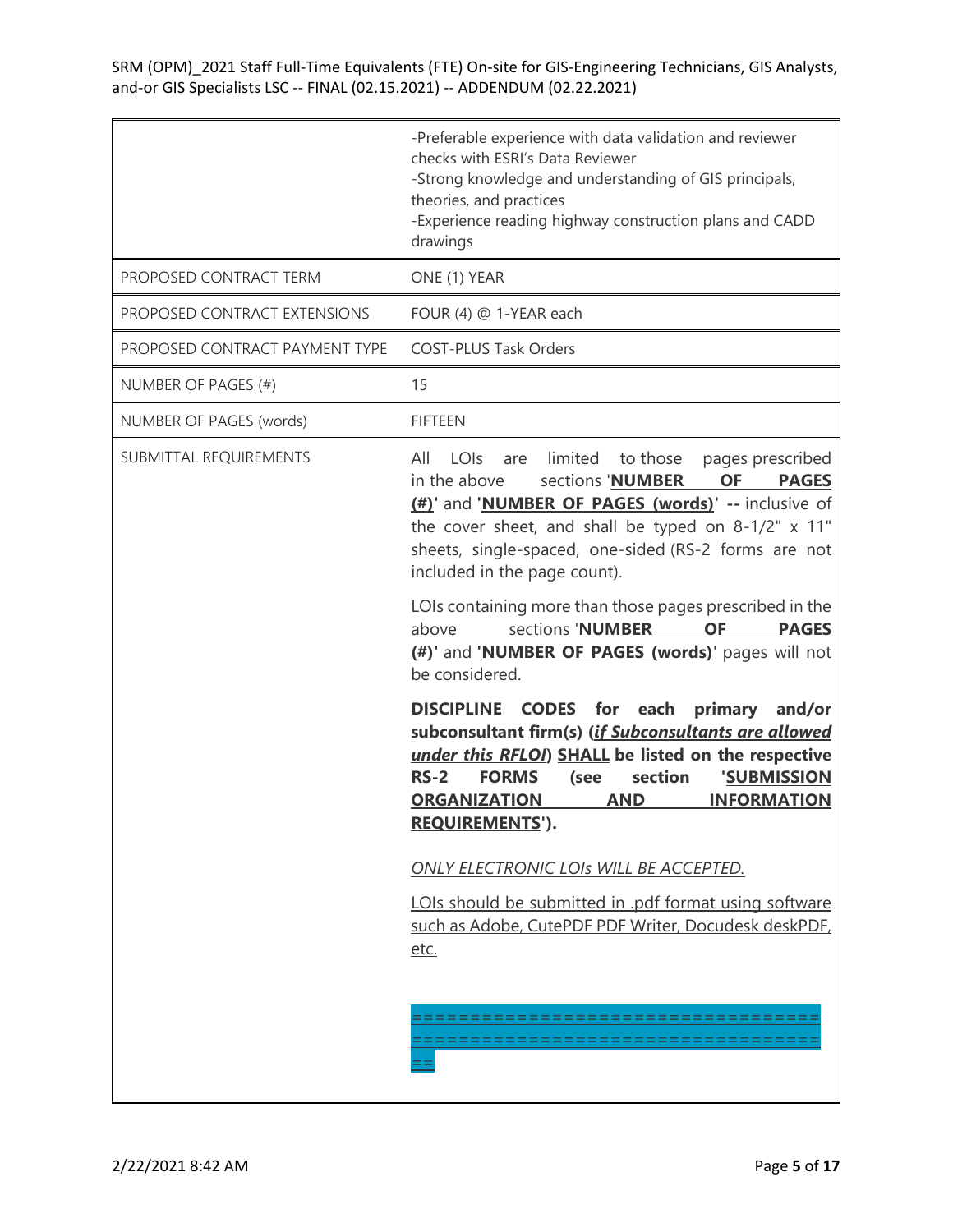> NCDOT now utilizes its online **LOI S**ubmittal Management **S**ystem (LOISS) located at: [https://connect.ncdot.gov/site/psmu/default.aspx.](https://connect.ncdot.gov/site/psmu/default.aspx) To submit an LOI utilizing this system, the "submitting employee" at each "submitting Firm" must have their own, individual NCID (as a note, each prequalified Firm should already have an individual in the company with an  $NCID -$  as required by the online Prequalification System). NCIDs may be obtained at this website: <https://ncid.nc.gov/> (locked NCIDs may also be unlocked via the self-service portion of the NCID website). Once the "submitting employee" has their completed NCID, they may proceed to upload their firm's LOI to NCDOT's LOISS. This site is very similar to other web-based upload and form-fill sites.

> **NCID sync issues – Help contact:** Once a user has an NCID (whether prior to this advertisement, or pursuant to this advertisement) and said user receives an error message, or has issues, when attempting to login to LOISS, please contact NCDOT - CM Support at dot.cmsupport@ncdot.gov to have your NCID synchronized. Please explain that you are trying to access the LOISS application on the PSMU site and include your NCID (do not include your password) and the error message you are receiving. This syncing of your NCID to LOISS should be a one-time occurrence. Firms' users are urged to **early** create an NCID (if needed) and have it synced with LOISS (if necessary) to avoid any potential delays or missed deadlines when submitting your firm's LOI.

> **NCDOT strongly urges Firms to use Google Chrome browser to access LOISS in order to ensure the best experience possible.**

> Once logged into LOISS, the Firm should locate and click the 'LOI Submission' button in the left menu bar. After clicking the 'LOI Submission' button, the Firm should identify the specific Opportunity for which they wish to submit an LOI. The Firm will click the link for their desired Opportunity, and **UPLOAD** one copy of their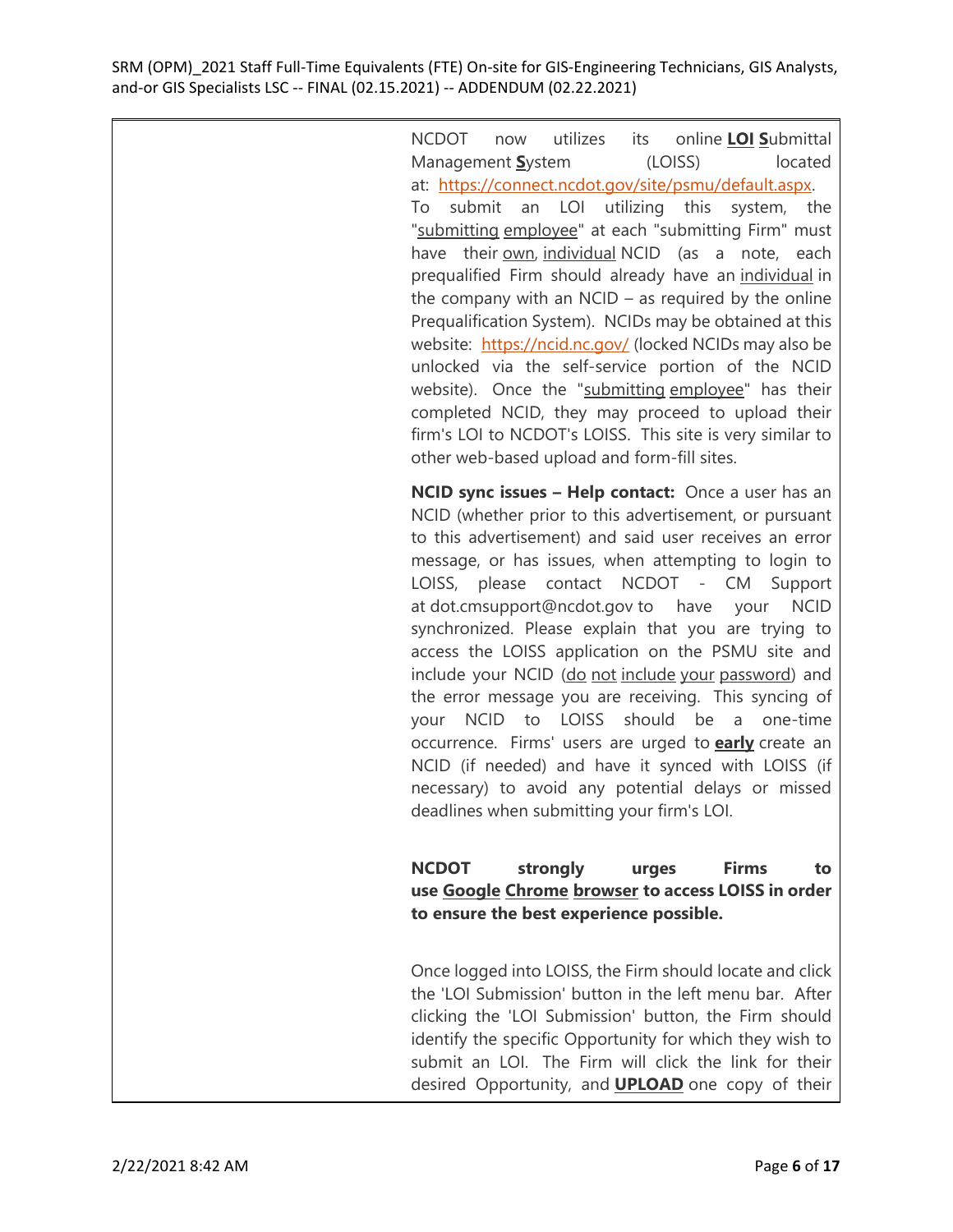> LOI, as a .pdf file, to NCDOT's LOISS at the Advertisement/Opportunity-Specific 'LOI Submittal' LINK shown in the section above entitled '**LETTER of INTEREST (LOI) Submittal Link**'.

> Your Firm's Letter of Interest (LOI) may be uploaded at the Advertisement/Opportunity-Specific 'LOI Submittal' LINK for this specific Advertisement/Opportunity shown in the section above entitled '**LETTER of INTEREST (LOI) Submittal Link**'**.**

> LOISS will **close** the Advertisement / Opportunity at the appropriate time and **will not** allow Firms to submit LOIs **after** the deadline.

> Upon successful **UPLOAD** of your Firm's LOI to LOISS, the system will notify you with a confirmation screen. You will also receive an e-mail stating that you have successfully submitted your Letter of Interest (LOI).

> Paper copies are not required. The subject line should contain the Firm's Name, and the text prescribed in the section given below '**SUBJECT LINE OF PEF SUBMITTAL**'.

> LOIs SHALL be received electronically **no later than 12:00 P.M. (NOON) Eastern, on the date given in the section entitled 'SUBMITTAL DEADLINE' at the beginning of this Advertisement.**

> **LOISS will not allow LOIs to be UPLOADED nor be received after the above deadline and such LOIs will not be considered.**

> **Firms are encouraged to begin this submittal process early as there are now several more steps involved with LOI-submission than were involved with the**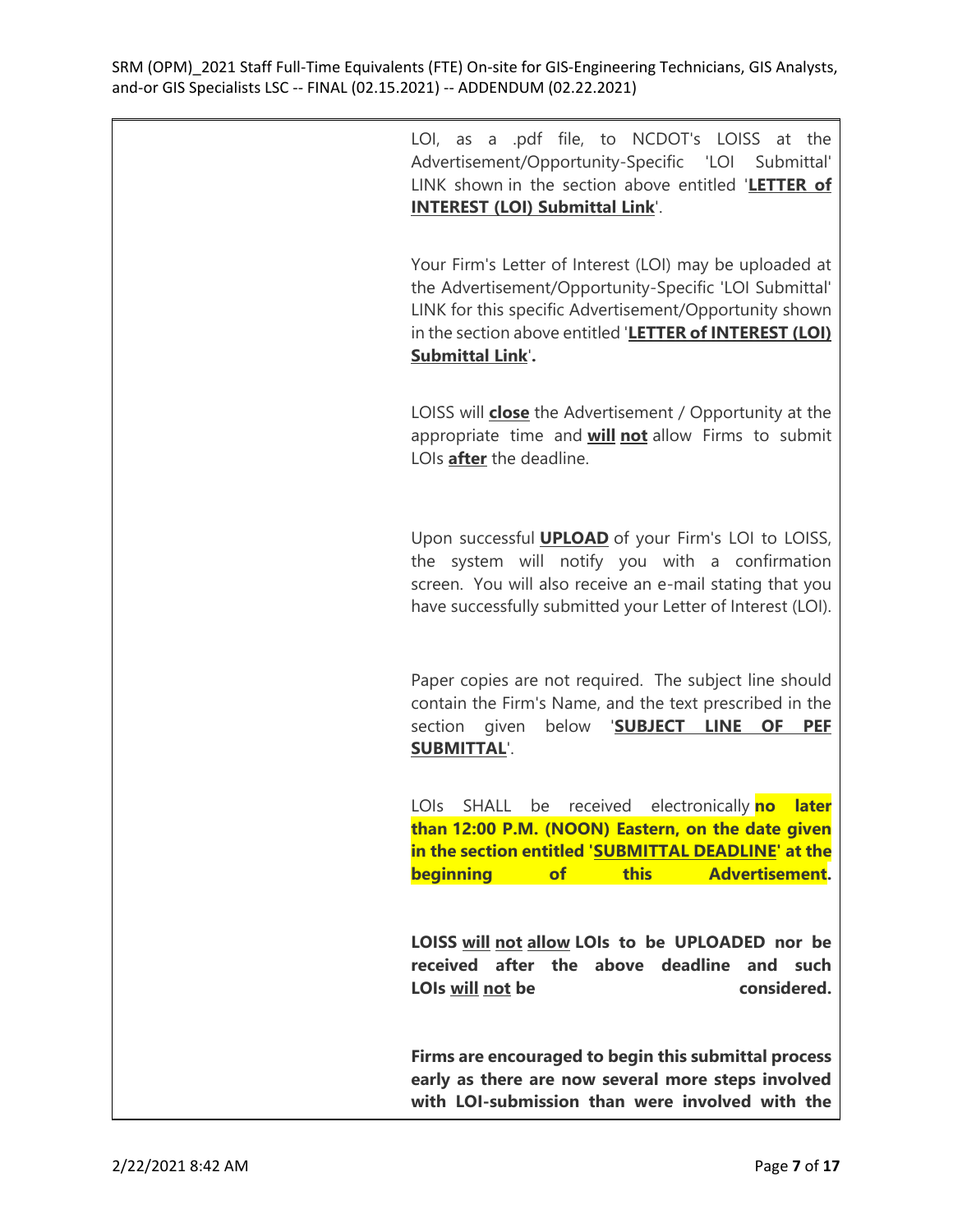|                               | previous FTS methodology of LOI-submission.                                                                                                                                                                                                                                                                                                                                                                                                                                                                                                                                                                                                                |
|-------------------------------|------------------------------------------------------------------------------------------------------------------------------------------------------------------------------------------------------------------------------------------------------------------------------------------------------------------------------------------------------------------------------------------------------------------------------------------------------------------------------------------------------------------------------------------------------------------------------------------------------------------------------------------------------------|
|                               |                                                                                                                                                                                                                                                                                                                                                                                                                                                                                                                                                                                                                                                            |
|                               | <b>Firms submitting LOIs are encouraged to carefully</b><br>check them for conformance to the requirements<br>stated above (and any other requirements in this<br>Advertisement). If LOIs are submitted late, exceed<br>the maximum number of pages, are sent by any<br>other than<br>NCDOT's LOI Submittal<br>means<br>Management System (LOISS), or are UPLOADED to<br><b>Advertisement/Opportunity-Specific</b><br>'LOI<br>any<br>Submittal' LINK other than that given in this<br><b>Advertisement</b><br>disqualified.<br>they<br>will<br>be<br>The Department reserves the right to reject all LOIs<br>with<br>and<br>proceed<br>not<br>procurement. |
|                               | The Department reserves the right to waive any<br>technicality in LOIs, or notify the Firm(s) of such<br>technicality and allow the Firm(s) up to two (2)<br>business days to rectify the technicality. The<br>Department has sole right and discretion in the<br>determination of technicality and its meaning.                                                                                                                                                                                                                                                                                                                                           |
| SUBJECT LINE OF PEF SUBMITTAL | FIRM NAME_2021 Staff Full-Time Equivalents (FTE) On-site<br>for GIS-Engineering Technicians, GIS Analysts, and-or GIS<br>Specialists LSC                                                                                                                                                                                                                                                                                                                                                                                                                                                                                                                   |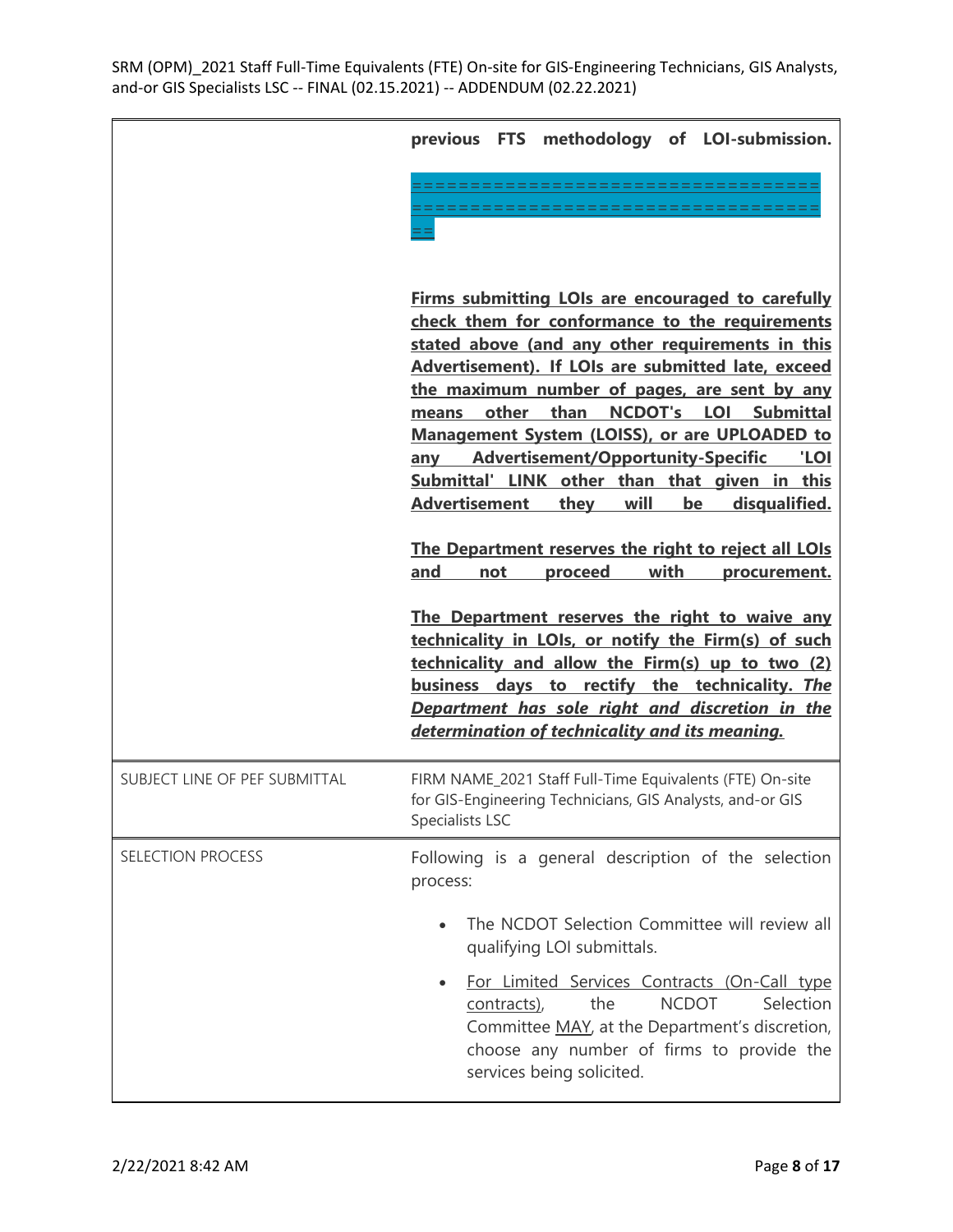|                                                          | For Project-Specific Contracts (non On-Call type<br>contracts), the Selection Committee MAY, at the<br>Department's discretion, shortlist a minimum of<br>three (3) firms to be interviewed. IF APPLICABLE,<br>dates of shortlisting and dates for interviews are<br>shown in the section 'SUBMISSION SCHEDULE<br><b>AND KEY DATES'</b> at the end of this RFLOI.<br>In order to be considered for selection,<br>consultants must submit a complete response to<br>this<br><b>RFLOI</b><br>prior<br>to<br>the<br>specified<br>deadlines. Failure to submit all information in a<br>timely manner will result in disqualification.                                                                                                                                                                                                                                                                             |
|----------------------------------------------------------|---------------------------------------------------------------------------------------------------------------------------------------------------------------------------------------------------------------------------------------------------------------------------------------------------------------------------------------------------------------------------------------------------------------------------------------------------------------------------------------------------------------------------------------------------------------------------------------------------------------------------------------------------------------------------------------------------------------------------------------------------------------------------------------------------------------------------------------------------------------------------------------------------------------|
| TITLE VI NONDISCRIMINATION<br>NOTIFICATION               | The North Carolina Department of Transportation, in<br>accordance with the provisions of Title VI of the Civil<br>Rights Act of 1964 (78 Stat. 252, 42 US.C. §§ 2000d to<br>2000d-4) and the Regulations, hereby notifies all<br>RESPONDENTS that it will affirmatively ensure that any<br>contract entered into pursuant to this advertisement,<br>disadvantaged business enterprises will be afforded full<br>and fair opportunity to submit LETTERS of INTEREST<br>(LOIs) in response to this ADVERTISEMENT and will not<br>be discriminated against on the grounds of race, color,<br>or national origin in consideration for an award.                                                                                                                                                                                                                                                                   |
| SMALL PROFESSIONAL SERVICES FIRM<br>(SPSF) PARTICIPATION | Department encourages the use of<br>The<br>Small<br>Professional Services Firms (SPSF). Small businesses<br>determined to be eligible for participation in the SPSF<br>program are those meeting size standards defined by<br>Small Business Administration (SBA) regulations, 13 CFR<br>Part 121 in Sector 54 under the North American<br>Industrial Classification System (NAICS). The SPSF<br>program is a race, ethnicity, and gender neutral program<br>designed to increase the availability of contracting<br>opportunities for small businesses on federal, state or<br>locally funded contracts. SPSF participation is not<br>contingent upon the funding source.<br>The Firm, at the time the Letter of Interest is submitted,<br>shall submit a listing of all known SPSF firms that will<br>participate in the performance of the identified<br>work. The participation shall be submitted on the |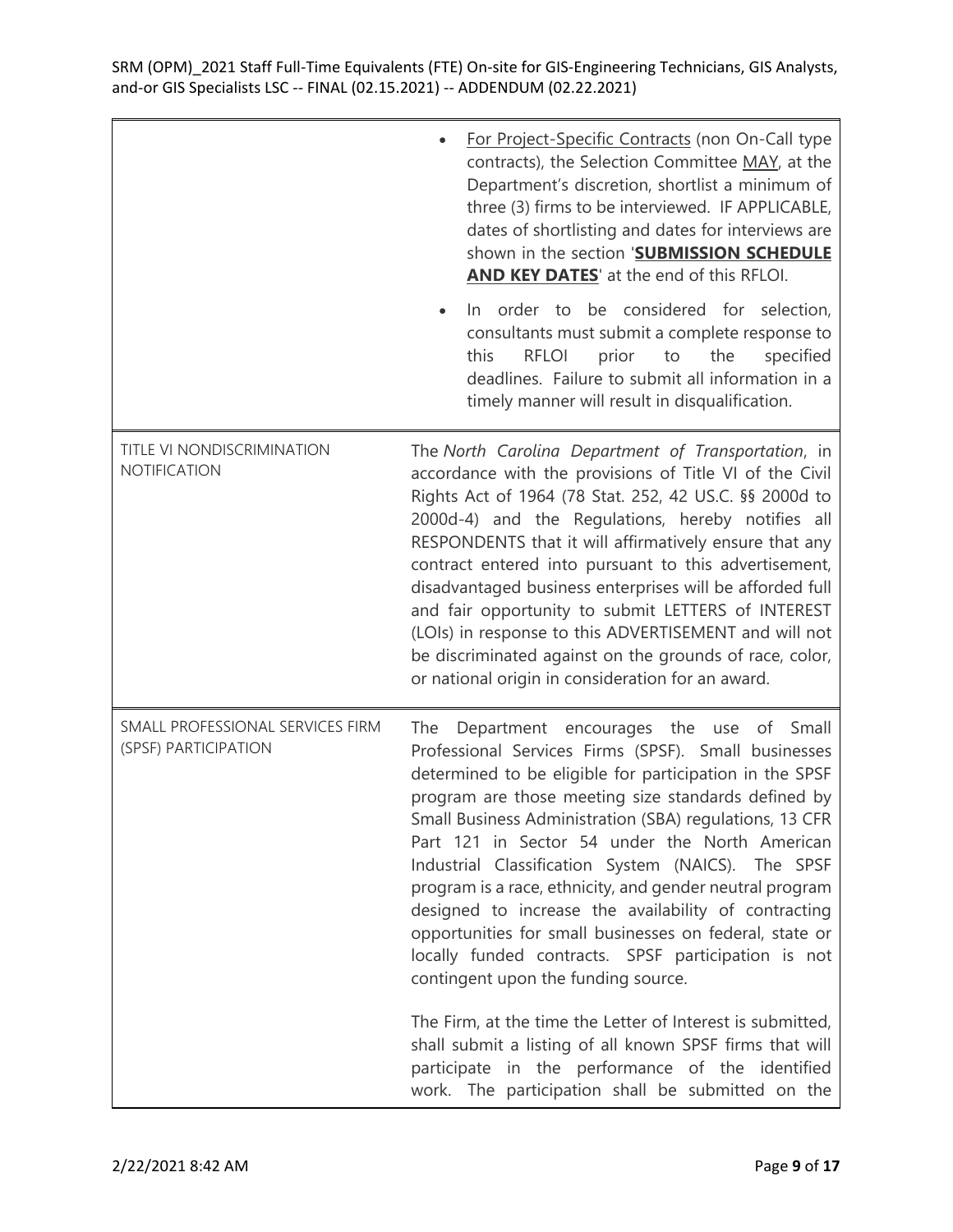|                                                  | Department's Subconsultant Form RS-2. RS-2 forms<br>may be accessed on the Department's website<br>Connect Guidelines<br>at NCDOT<br>&<br>Forms (https://connect.ncdot.gov/business/consultants<br>/Pages/Guidelines-Forms.aspx).                                                                                                                                                                                                                                                                                                                                                                                                                                                                                                                                                                                                                                                                                 |
|--------------------------------------------------|-------------------------------------------------------------------------------------------------------------------------------------------------------------------------------------------------------------------------------------------------------------------------------------------------------------------------------------------------------------------------------------------------------------------------------------------------------------------------------------------------------------------------------------------------------------------------------------------------------------------------------------------------------------------------------------------------------------------------------------------------------------------------------------------------------------------------------------------------------------------------------------------------------------------|
|                                                  | The SPSF must be qualified with the Department to<br>perform the work for which they are listed.                                                                                                                                                                                                                                                                                                                                                                                                                                                                                                                                                                                                                                                                                                                                                                                                                  |
| PREQUALIFICATION                                 | The Department maintains on file the qualifications and<br>key personnel for each approved discipline, as well as<br>any required samples of work. Each year on the<br>anniversary date of the company, the firm shall renew<br>their prequalified disciplines. If your firm has not<br>renewed its application as required by your anniversary<br>date or if your firm is not currently prequalified, please<br>submit an application to the Department prior to<br>submittal of your LOI. An application may be accessed<br>on the Department's website at Prequalifying Private<br>Consulting<br>Firms (https://connect.ncdot.gov/business/Prequal/Pag<br>es/Private-Consulting-Firm.aspx) -- Learn<br>how<br>to<br>become Prequalified as a Private Consulting Firm with<br>NCDOT. Having this data on file with the Department<br>eliminates the need to resubmit this data with each letter<br>of interest. |
|                                                  | Professional Services Contracts are race and gender<br>neutral and do not contain goals. However, the<br>Respondent is encouraged to give every opportunity to<br>allow Disadvantaged, Minority-Owned and Women-<br>Enterprises<br>(DBE/MBE/WBE)<br><b>Business</b><br>Owned<br>subconsultant utilization on all LOIs, contracts and<br>supplemental agreements. The Firm, subconsultant and<br>subfirm shall not discriminate on the basis of race,<br>religion, color, national origin, age, disability or sex in the<br>performance of this contract.                                                                                                                                                                                                                                                                                                                                                          |
| DIRECTORY OF FIRMS AND<br>DEPARTMENT ENDORSEMENT | Real-time information about firms doing business with<br>the Department, and information regarding their<br>prequalifications and certifications, is available in the<br>Directory of Transportation Firms. The Directory can be<br>accessed on the Department's website at Directory of<br>Firms (https://www.ebs.nc.gov/VendorDirectory/default.                                                                                                                                                                                                                                                                                                                                                                                                                                                                                                                                                                |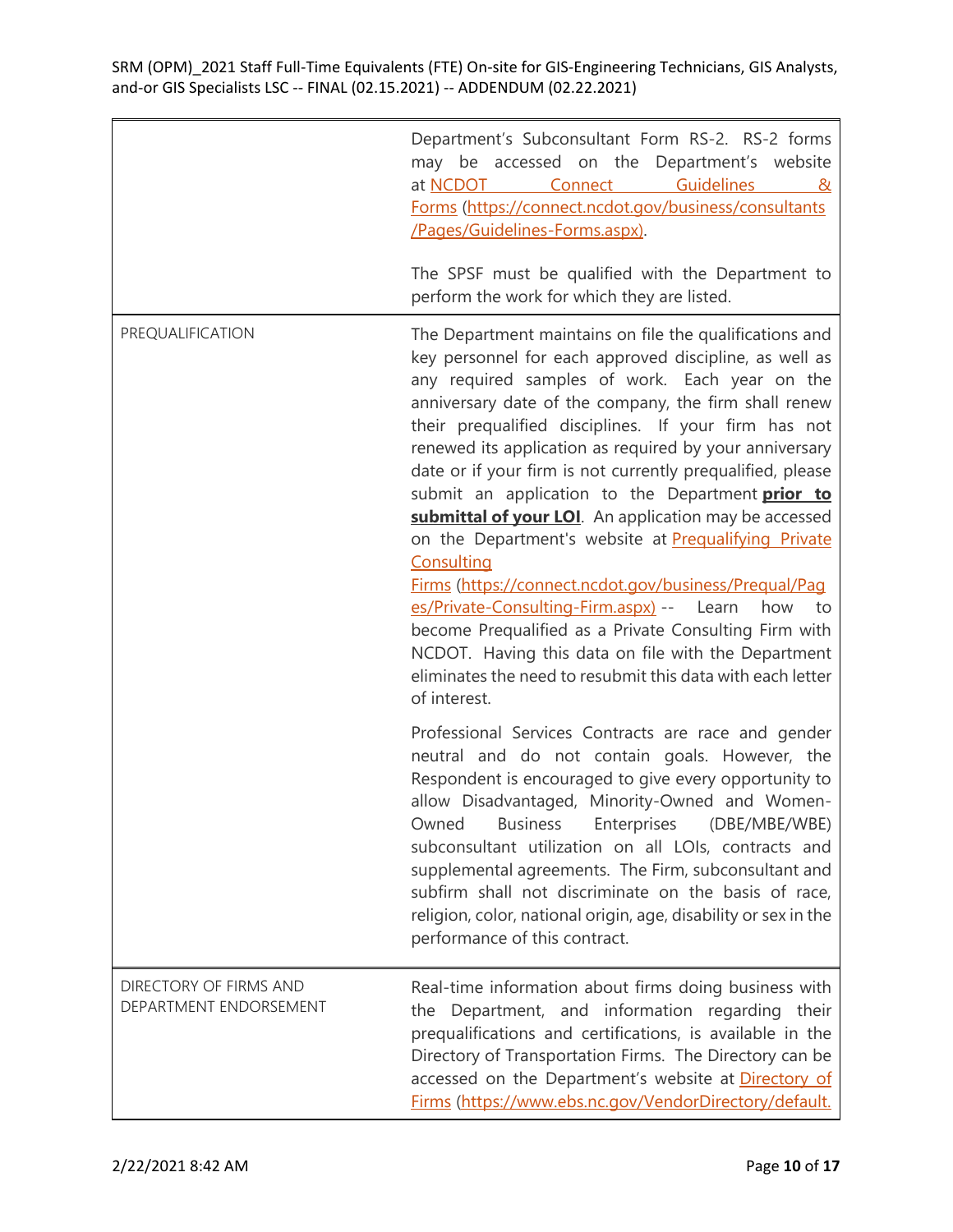|                                                                | html) -- Complete listing of certified and prequalified<br>firms.                                                                                                                                                        |
|----------------------------------------------------------------|--------------------------------------------------------------------------------------------------------------------------------------------------------------------------------------------------------------------------|
|                                                                | The listing of an individual firm in the Department's<br>directory shall not be construed as an endorsement of<br>the firm.                                                                                              |
| SELECTION CRITERIA                                             | All prequalified firms who submit responsive letters<br>of<br>interest<br>considered.<br>will<br>be                                                                                                                      |
|                                                                | In selecting a firm/team, the selection committee will<br>take into consideration qualification<br>information<br>including<br>such factors as those listed in the 'SELECTION<br><b>CRITERIA</b> ' sections shown below. |
|                                                                | After reviewing qualifications, if firms are equal on the<br>evaluation review, then those qualified firms with<br>proposed SPSF participation will be given priority<br>consideration.                                  |
| SELECTION CRITERIA #1 %:                                       | 75%                                                                                                                                                                                                                      |
| SELECTION CRITERIA #1 DEFINITION:                              | The Firm's knowledge, experience, and staff to<br>perform the type of work required.                                                                                                                                     |
| SELECTION CRITERIA #2 %:                                       | 25%                                                                                                                                                                                                                      |
| SELECTION CRITERIA #2 DEFINITION:                              | The evaluation of the performance on any previous<br>contracts with NCDOT.                                                                                                                                               |
| SELECTION CRITERIA #3 %:                                       |                                                                                                                                                                                                                          |
| SELECTION CRITERIA #3 DEFINITION:                              |                                                                                                                                                                                                                          |
| SELECTION CRITERIA #4 %:                                       | 0%                                                                                                                                                                                                                       |
| SELECTION CRITERIA #4 DEFINITION:                              |                                                                                                                                                                                                                          |
| SELECTION CRITERIA #5 %:                                       | 0%                                                                                                                                                                                                                       |
| SELECTION CRITERIA #5 DEFINITION:                              |                                                                                                                                                                                                                          |
| NCDOT ADDRESSEE                                                | Robert J. Stroup, PE -- State Professional Services Engineer                                                                                                                                                             |
| SUBMISSION ORGANIZATION AND<br><b>INFORMATION REQUIREMENTS</b> | The LOI should be addressed to the person shown in the<br>'NCDOT ADDRESSEE' section shown above and must<br>include the name, address, telephone number, and e-                                                          |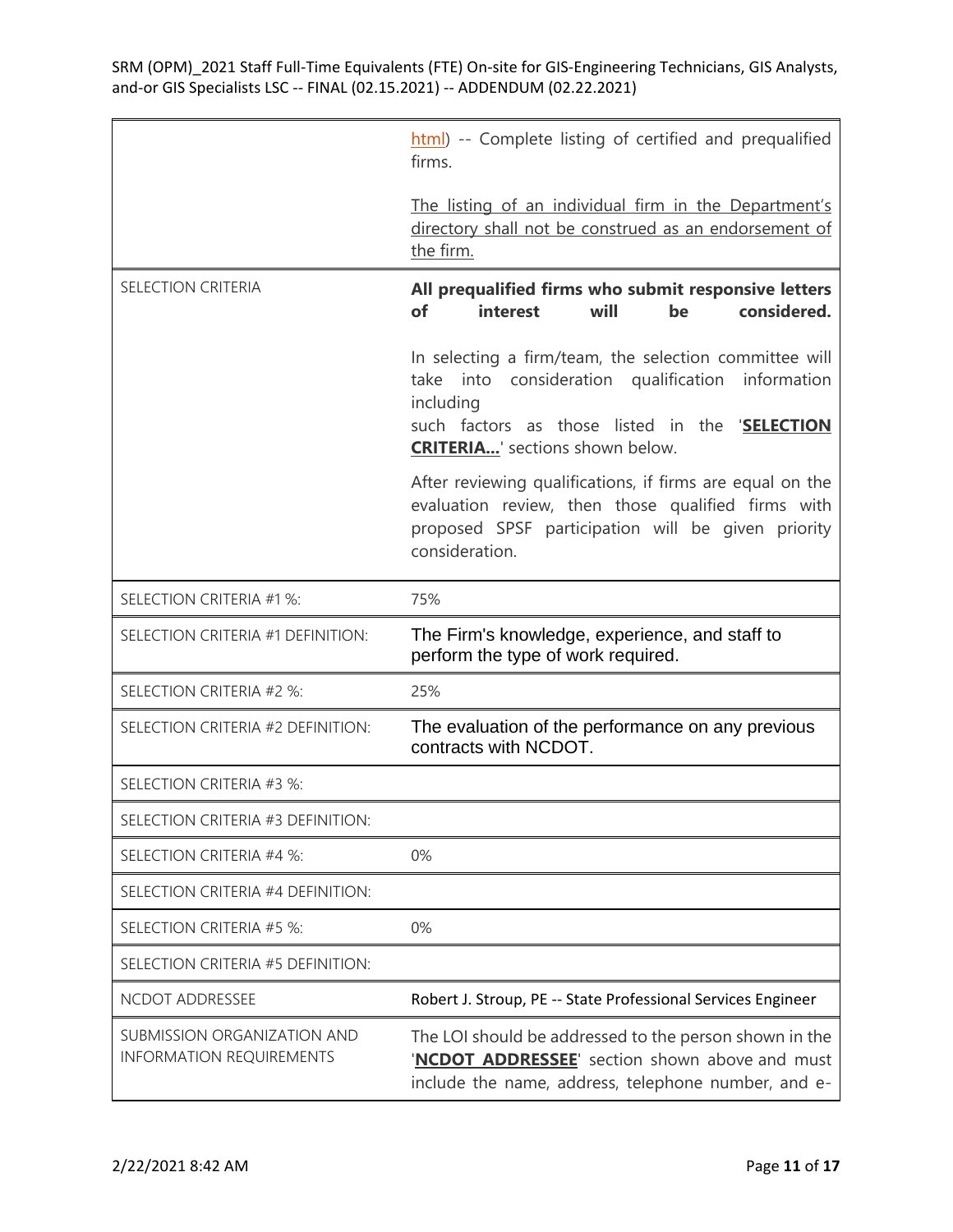mail address of the prime consultant's contact person for this RFLOI.

The LOI must also include the information outlined below:

Chapter 1 - Introduction

The Introduction should demonstrate the consultant's overall qualifications to fulfill the requirements of the scope of work and should contain the following elements of information:

- Expression of firm's interest in the work;
- Statement of whether firm is on register;
- Date of most recent private engineering firm qualification;
- Statement regarding firm's(') possible conflict of interest for the work; and
- Summation of information contained in the letter of interest.

## Chapter 2 - Team Qualifications

This chapter should elaborate on the general information presented in the introduction, to establish the credentials and experience of the consultant to undertake this type of effort. The following must be included:

- 1. Identify recent, similar projects the firm, acting as the prime contractor, has conducted which demonstrates its ability to conduct and manage the project. Provide a synopsis of each project and include the date completed, and contact person.
- 2. If subconsultants are involved, provide corresponding information describing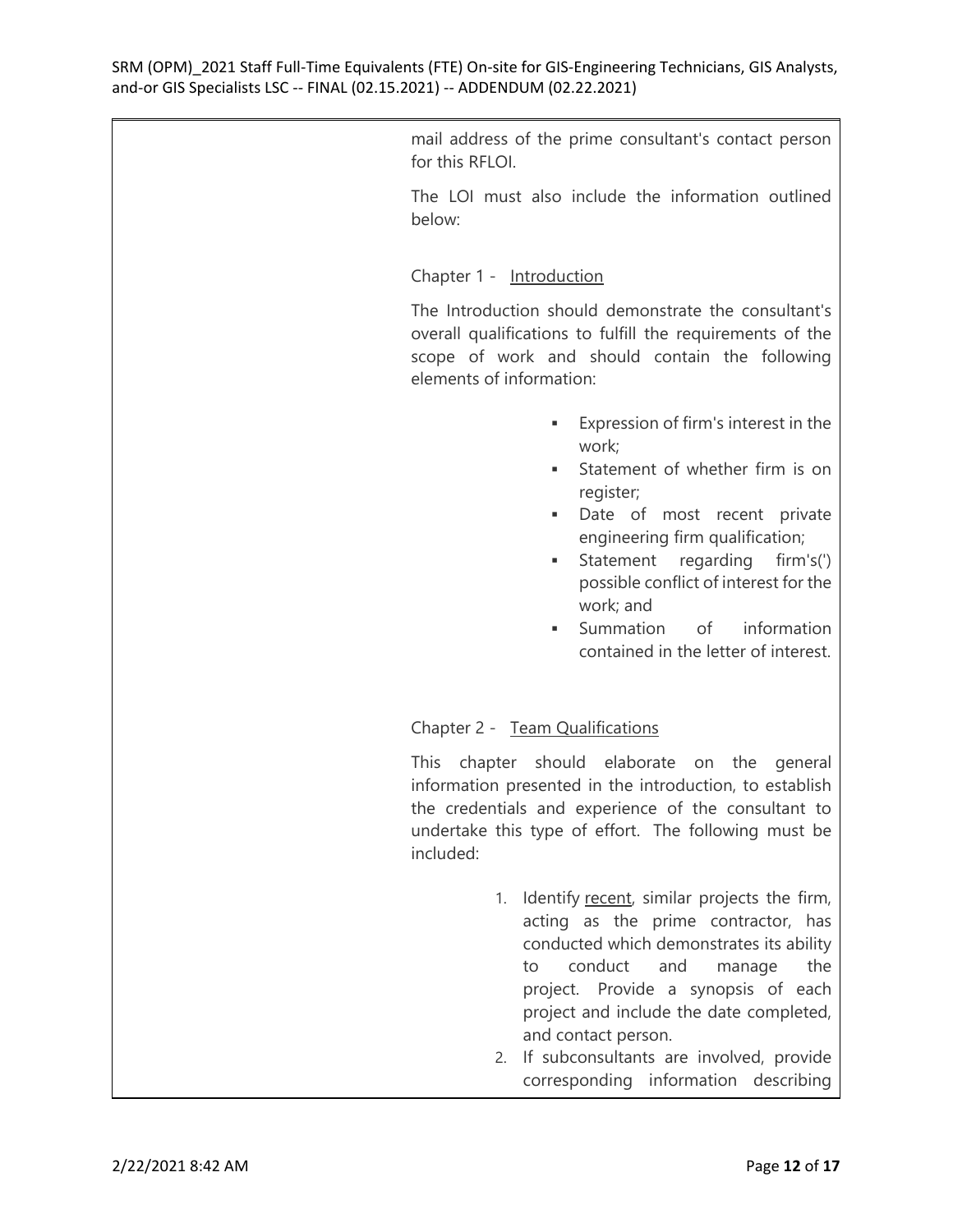their qualifications as requested in bullet number 1 above.

## Chapter 3 - Team Experience

This chapter must provide the names, classifications, and location of the firm's North Carolina employees and resources to be assigned to the advertised work; and the professional credentials and experience of the persons assigned to the project, along with any unique qualifications of key personnel. Although standard personnel resumes may be included, identify pertinent team experience to be applied to this project. Specifically, the Department is interested in the experience, expertise, and total quality of the consultant's proposed team. If principals of the firm will not be actively involved in the study/contract/project, do not list them. The submittal shall clearly indicate the Consultant's Project Manager, other key Team Members and his/her qualifications for the proposed work. Also, include the team's organization chart for the Project / Plan. A Capacity Chart / Graph (available work force) should also be included. Any other pertinent information should also be listed in this section.

**Note:** If a project team or subconsultant encounters personnel changes, or any other changes of significance dealing with the company, NCDOT should be notified immediately.

## Chapter 4 - Technical Approach

The consultant shall provide information on its understanding of, and approach to accomplish, this project, including their envisioned scope for the work and any innovative ideas/approaches, and a schedule to achieve the dates outlined in this RFLOI (if any projectspecific dates are outlined below).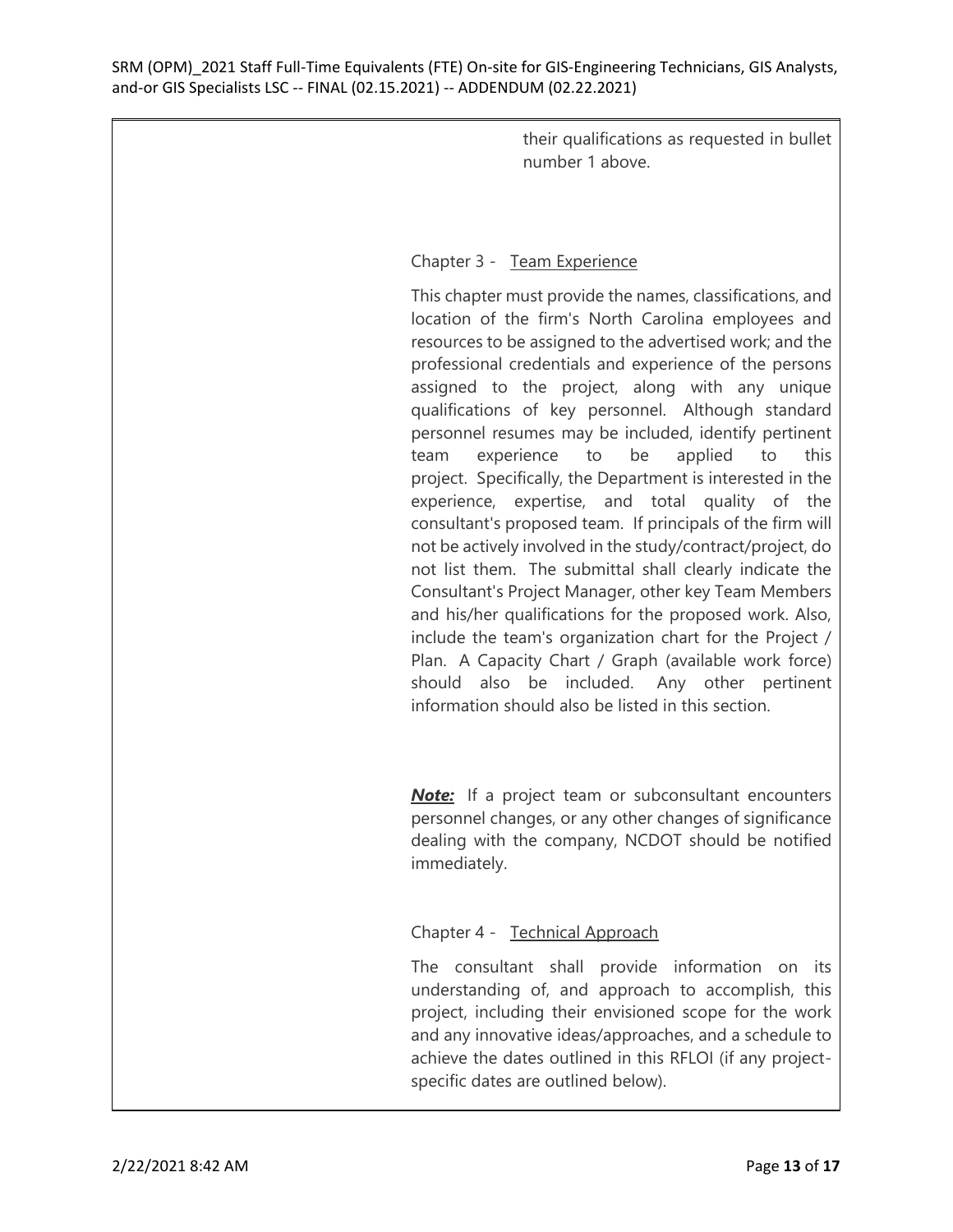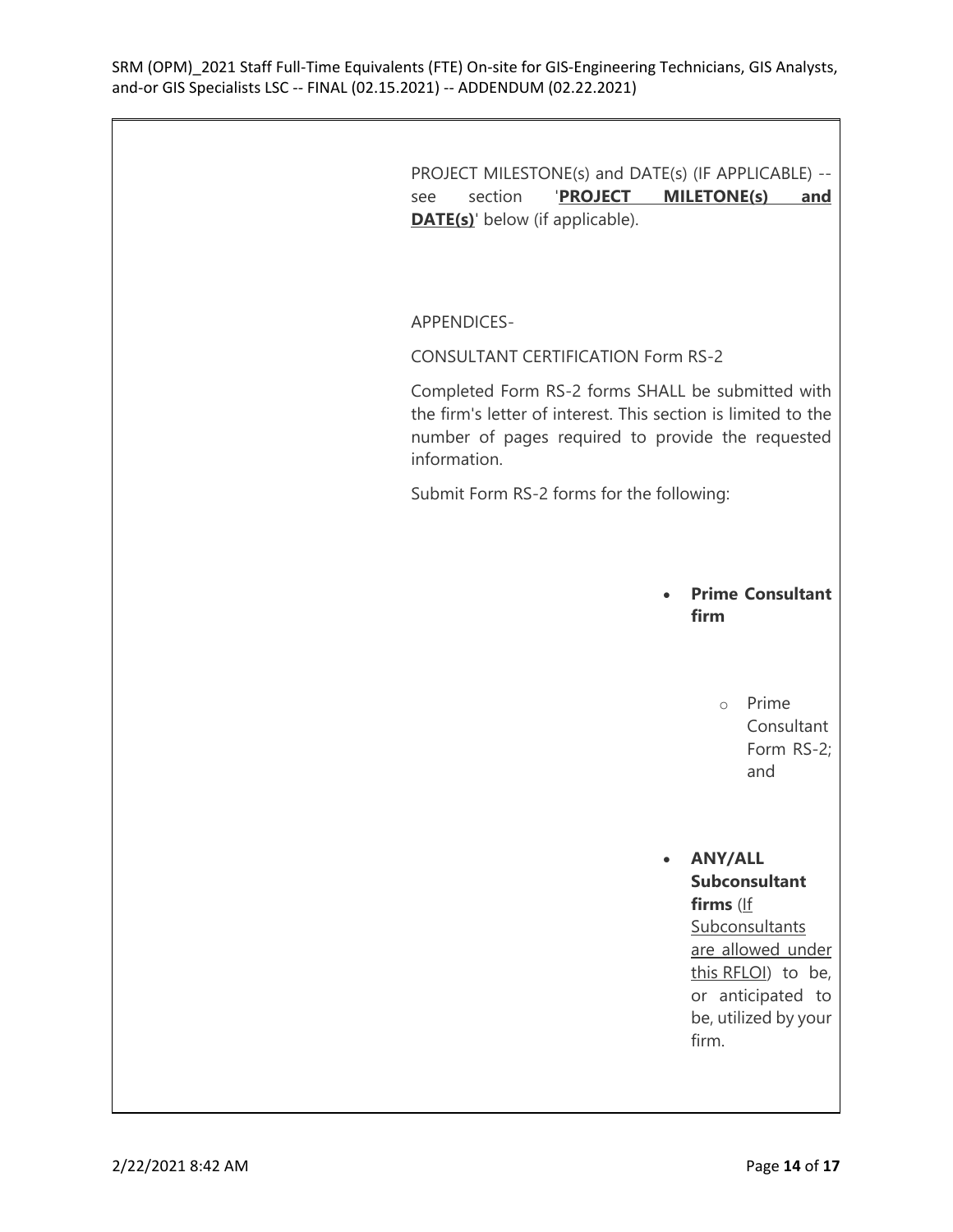| $\circ$                                                                        | Subconsult<br>ant Form<br>$RS-2.$                                                                                                                                                                                                                                        |
|--------------------------------------------------------------------------------|--------------------------------------------------------------------------------------------------------------------------------------------------------------------------------------------------------------------------------------------------------------------------|
| $\circ$                                                                        | $\ln$<br>the<br>the<br>event<br>firm has no<br>subconsult<br>ant, it is<br>required<br>that this be<br>indicated<br>the<br>on<br>Subconsult<br>Form<br>ant<br>$RS-2$<br>by<br>entering<br>the<br>word "Non<br>e" or the<br>number<br>"ZERO"<br>and signin<br>g the form. |
| Complete and sign each Form RS-2<br>(instructions are listed on the form).     |                                                                                                                                                                                                                                                                          |
| The required forms are available on<br>the Department's website at:            |                                                                                                                                                                                                                                                                          |
| https://connect.ncdot.gov/business/con<br>sultants/Pages/Guidelines-Forms.aspx |                                                                                                                                                                                                                                                                          |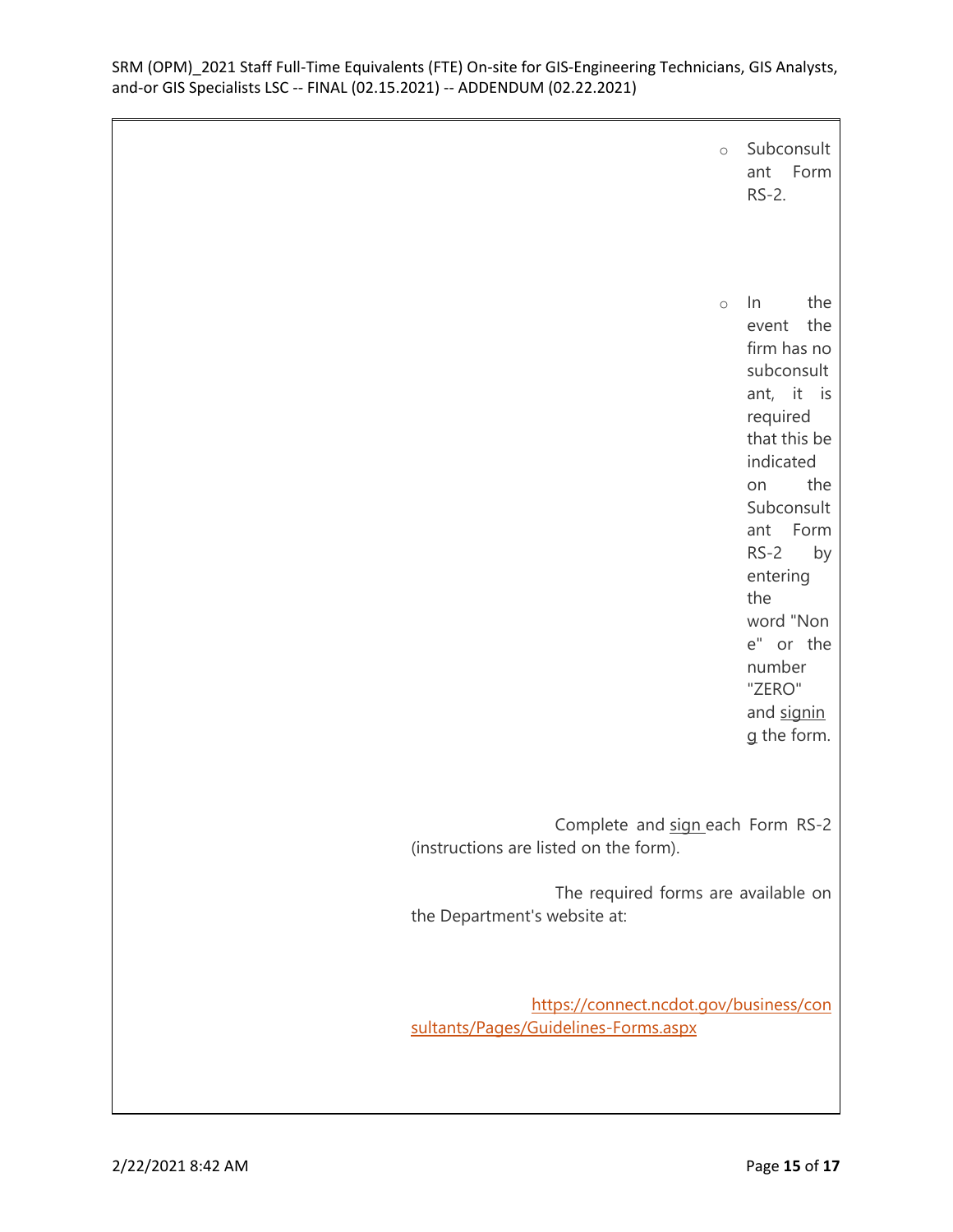|  | <b>PRIME Form RS-2 (Contract Solicitations ONLY)</b> |
|--|------------------------------------------------------|
|--|------------------------------------------------------|

[\(https://connect.ncdot.gov/business/consultants/Road](https://connect.ncdot.gov/business/consultants/Roadway/PRIME%20Form%20RS-2%20%28Contract%20Solicitations%20ONLY%29.xlsx) [way/PRIME%20Form%20RS-](https://connect.ncdot.gov/business/consultants/Roadway/PRIME%20Form%20RS-2%20%28Contract%20Solicitations%20ONLY%29.xlsx)[2%20\(Contract%20Solicitations%20ONLY\).xlsx\)](https://connect.ncdot.gov/business/consultants/Roadway/PRIME%20Form%20RS-2%20%28Contract%20Solicitations%20ONLY%29.xlsx)

[SUBCONSULTANT Form](https://connect.ncdot.gov/business/consultants/Roadway/SUBCONSULTANT%20Form%20RS-2%20%28Contract%20Solicitations%20ONLY%29.xlsx) 

[RS-2 \(Contract Solicitations ONLY\)](https://connect.ncdot.gov/business/consultants/Roadway/SUBCONSULTANT%20Form%20RS-2%20%28Contract%20Solicitations%20ONLY%29.xlsx)

[\(https://connect.ncdot.gov/business/consultants/Road](https://connect.ncdot.gov/business/consultants/Roadway/SUBCONSULTANT%20Form%20RS-2%20%28Contract%20Solicitations%20ONLY%29.xlsx) [way/SUBCONSULTANT%20Form%20RS-](https://connect.ncdot.gov/business/consultants/Roadway/SUBCONSULTANT%20Form%20RS-2%20%28Contract%20Solicitations%20ONLY%29.xlsx)[2%20\(Contract%20Solicitations%20ONLY\).xlsx\)](https://connect.ncdot.gov/business/consultants/Roadway/SUBCONSULTANT%20Form%20RS-2%20%28Contract%20Solicitations%20ONLY%29.xlsx)

All correspondence and questions concerning this RFLOI should be directed to the person shown in the below

section '**QUESTIONS send to:**'. However, the LOI itself must be UPLOADED via the 'LOI Submittal Link' shown

in this Advertisement to NCDOT's **LOI S**ubmittal Management **S**ystem (LOISS).

IF APPLICABLE (if dates for such are given in the below sections '**Deadline for Questions**' and '**Issue Final Addendum**'), questions may be submitted electronically only, to the contact shown in the below section '**QUESTIONS send to:**'. Responses will be issued in the form of an addendum available to all interested parties. Interested parties should also send a request, by email only, to the person listed in the below section '**QUESTIONS** send to:' to be placed on a public correspondence list to ensure future updates regarding the

RFLOI or other project information can be conveyed. Questions must be submitted to the person listed in the below section '**QUESTIONS send to:**' no later than the date and time given in the below section '**Deadline for Questions**'. The last addendum will be issued no later